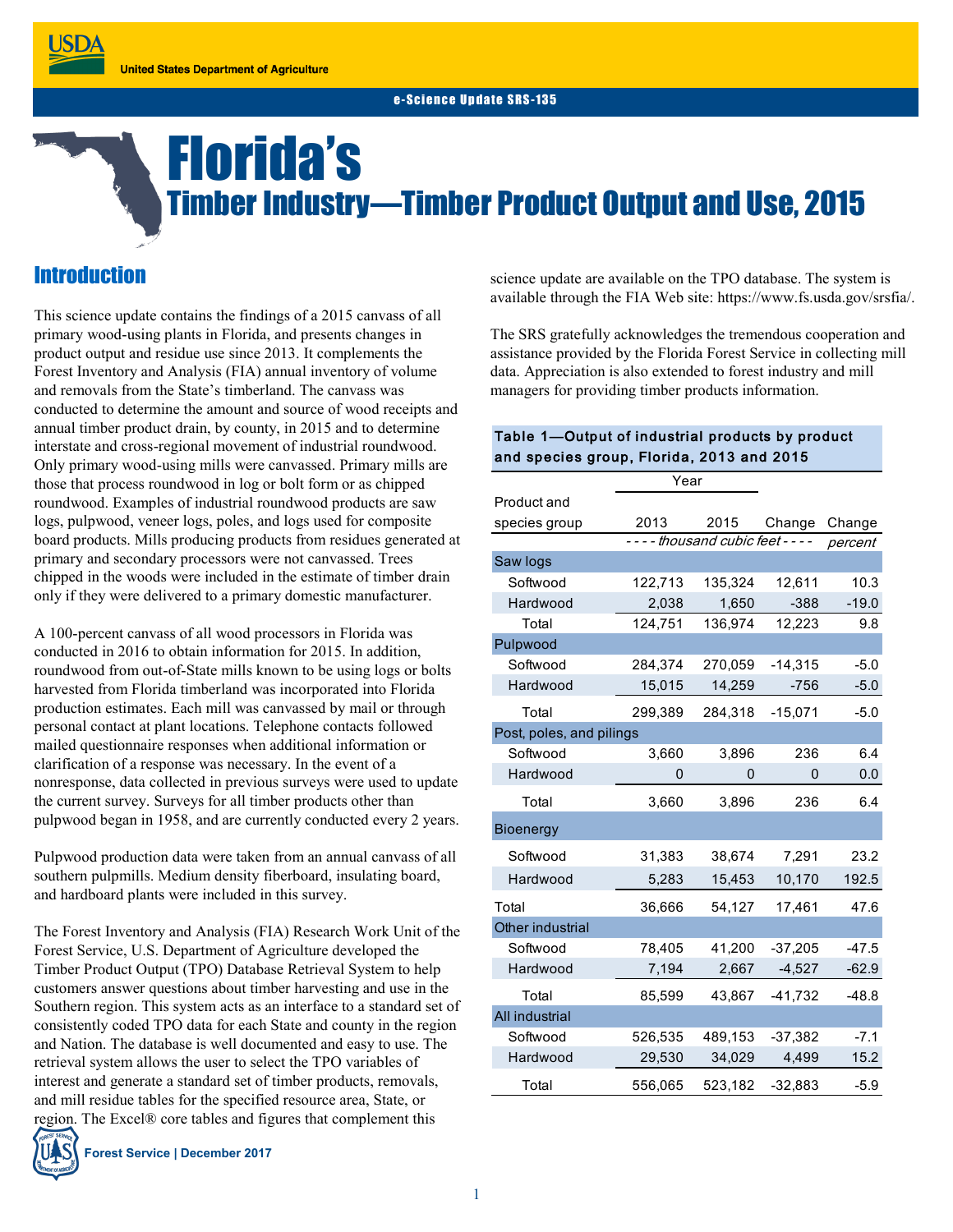#### e-Science Update SRS-135

## All Products

Industrial timber product output from roundwood decreased 32.9 million cubic feet, or 6 percent, to 523.2 million cubic feet.

Output of industrial softwood roundwood products decreased 7 percent, to 489.2 million cubic feet, while output of industrial hardwood roundwood products increased 15 percent to 34 million cubic feet (fig. 1).

Pulpwood and saw logs were the principal roundwood products in 2015. Combined output of these two products totaled 421.3 million cubic feet and accounted for 81 percent of the State's total industrial roundwood output (fig. 2).

Total receipts at Florida mills, which included roundwood harvested and retained in the State and roundwood imported from other States, was up 3 percent from 537.3 million cubic feet to 552.1 million cubic feet.

At the same time, the number of primary roundwood-using plants in Florida increased from 53 in 2013 to 56 in 2015.(fig. 3, see next page).

Across all products, 84 percent of roundwood harvested was retained for processing at Florida mills. Exports of roundwood to other States amounted to 82.2 million cubic feet, while imports of roundwood amounted to 106.1 million cubic feet making the State a net importer of roundwood.



Total 523 million cubic feet

Figure 2—Roundwood production by type of product, Florida, 2015.



Figure 1—Roundwood production for all products by species group and year, Florida, 2015.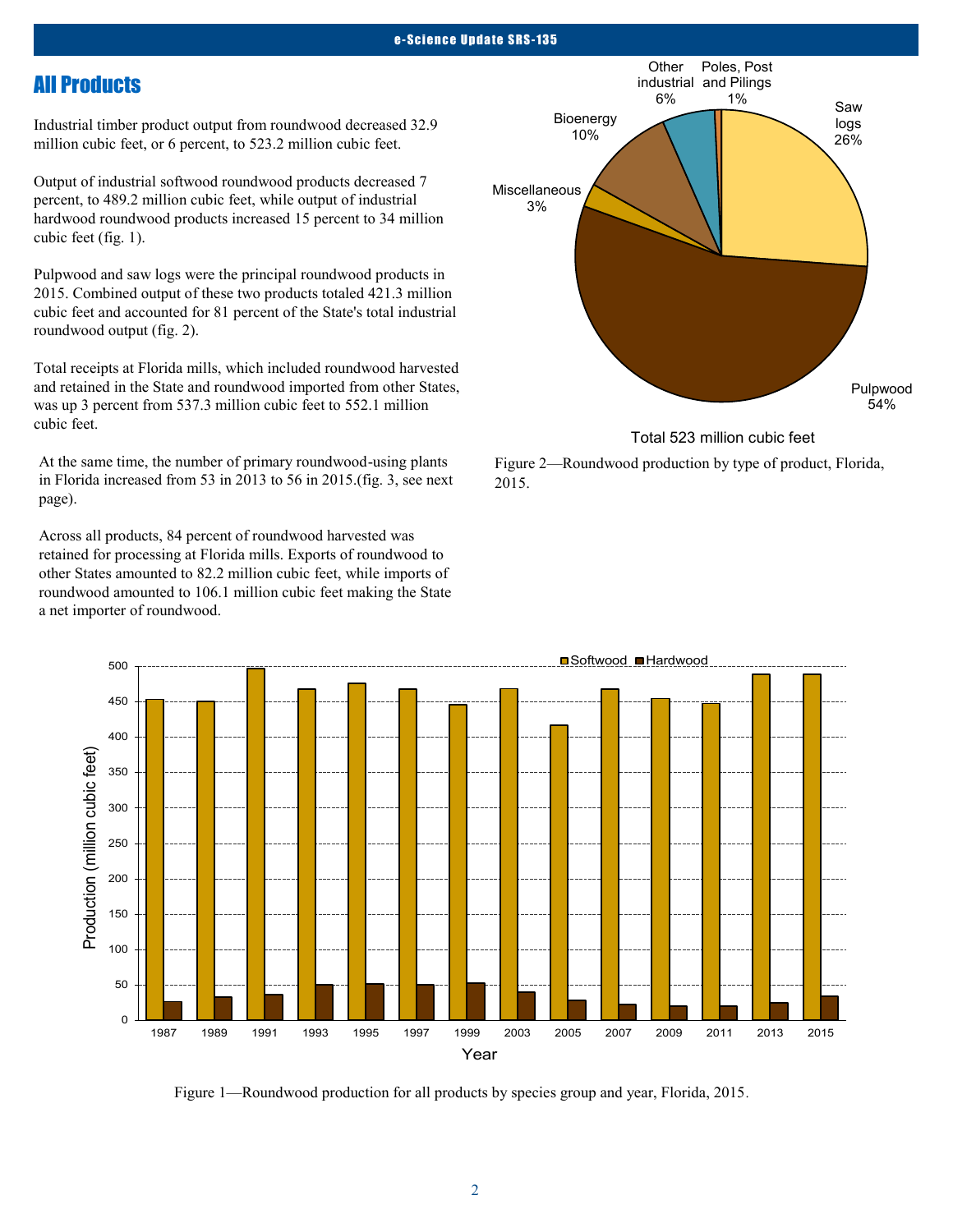

Figure 3—Primary wood-using mills, Florida, 2015.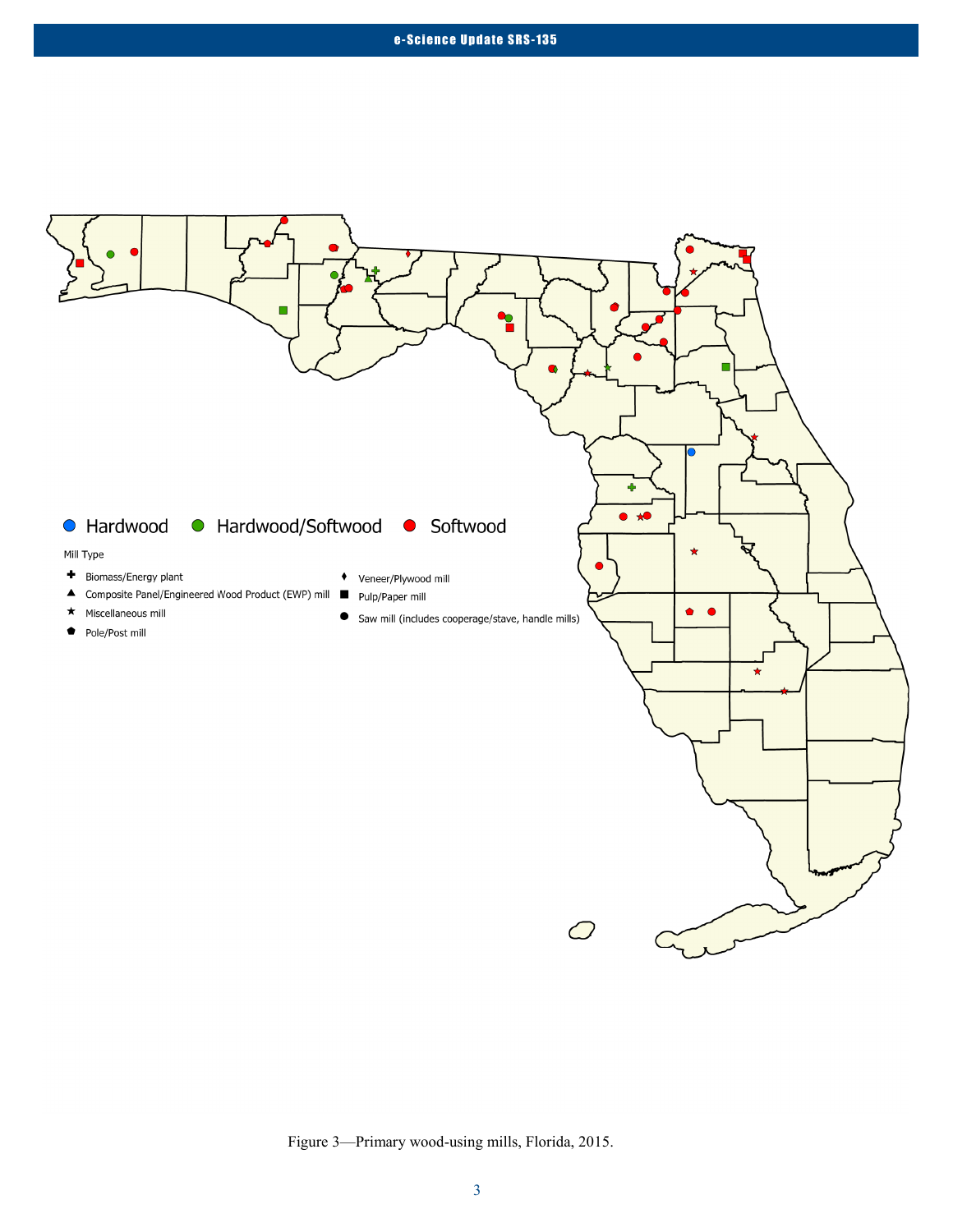## Pulpwood

Total pulpwood production decreased 5 percent to 284.3 million cubic feet and accounted for 54 percent of the State's total roundwood TPO compared to 58 percent of total TPO in 2013. Softwood output decreased 5 percent to 270.1 million cubic feet; hardwood output decreased 5 percent to 14.3 million cubic feet (fig. 4).

Six pulpmill facilities were operating and receiving roundwood in Florida in 2015, the same since 1999. Total pulpwood receipts for these mills decreased to 314.9 million cubic feet, accounting for 57 percent of total receipts for all mills.

Eighty-two percent of roundwood cut for pulpwood was retained for processing at Florida pulpmills. Roundwood pulpwood accounted for 53 percent of total known exports and 75 percent of total imports.



Figure 4—Roundwood pulpwood production by species group and year, Florida, 2015.

## Saw Logs

Saw logs accounted for 26 percent of the State's total roundwood products. Output of softwood saw logs increased 10 percent to 135.3 million cubic feet, while that of hardwood saw logs decreased 19 percent to 1.7 million cubic feet (fig. 5).



Figure 5—Roundwood saw-log production by species group and year, Florida, 2015.

In 2015, Florida had 24 sawmills, same as 2011. Total saw-log receipts increased 19.1 million cubic feet to 119.4 million cubic feet. Softwood saw-log receipts increased 20 percent to 117.8 million cubic feet, while those of hardwoods had no change at 1.6 million cubic feet.

Florida retained 86 percent of its saw-log production for within State manufacture, with saw-log exports exceeding imports by 5 million cubic feet in 2015.

## **Bioenergy**

Total bioenergy production increased 48 percent to 54.1 million cubic feet and accounted for 10 percent of the State's total roundwood TPO compared to 7 percent of total TPO in 2013. Softwood output increased 23 percent to 38.7 million cubic feet; hardwood output increased 193 percent to 15.5 million cubic feet (fig. 6).

Ninety-five percent of roundwood cut for bioenergy was retained for processing at Florida bioenergy mills. Imports exceeded exports by 3.6 million cubic feet.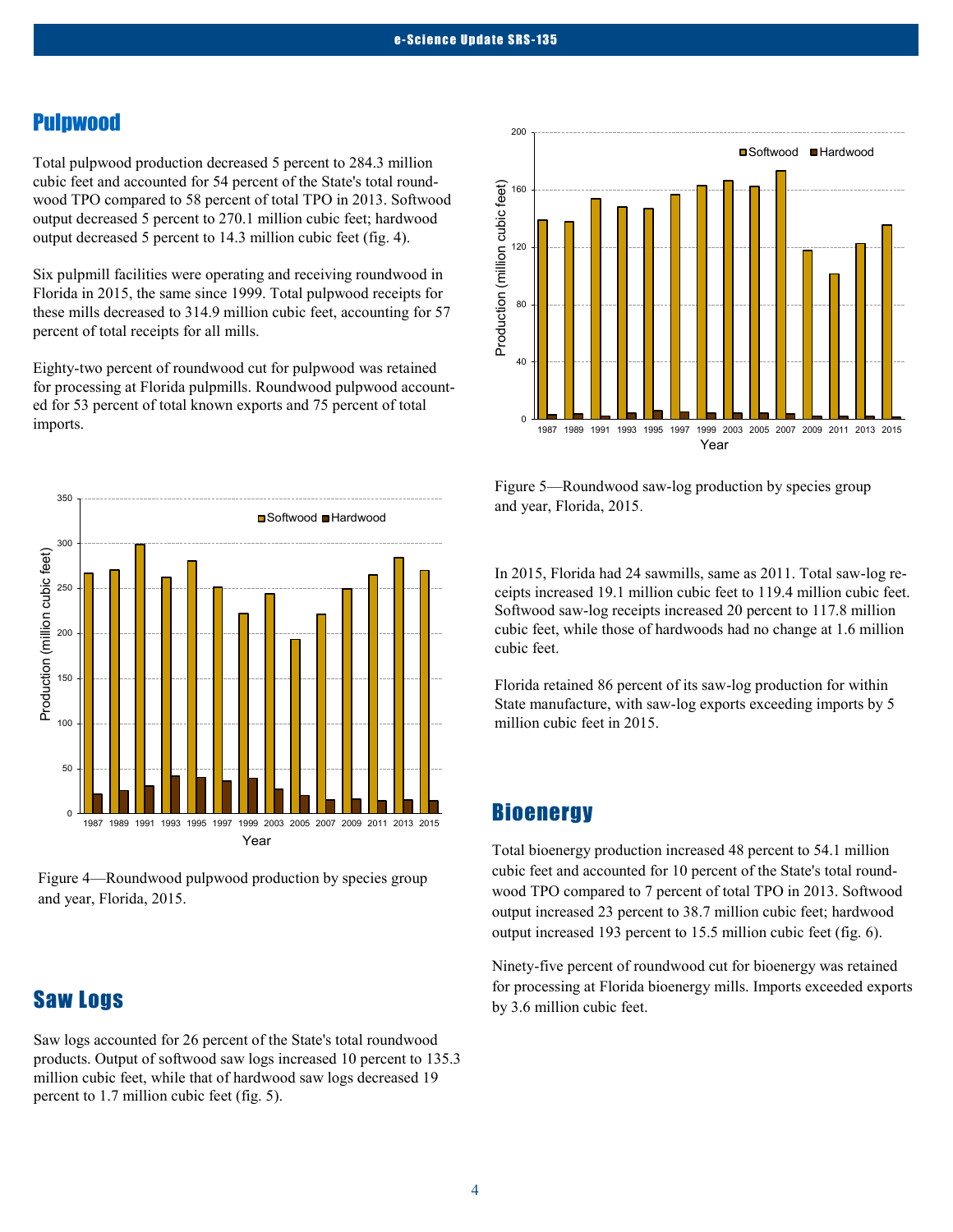#### e-Science Update SRS-135

0

5

10

15

20

25

30

35

40

45

50



Figure 6—Roundwood bioenergy production by species group and year, Florida, 2015.

Figure 7—Roundwood poles, post, and pilings production by species group and year, Florida, 2015.

2013 2015

**■Softwood ■Hardwood** 

Year

Florida retained 46 percent of its poles, post, and pilings production for within State manufacture. Florida imported no pole, post, or piling logs.

## Poles, Post and Pilings

Poles, post and pilings accounted for 1 percent of the State's total roundwood products. Output of poles, post and, piling logs increased 6 percent to 3.9 million cubic feet (fig. 7).

In 2015, Florida had 7 post, pole, and piling mills, same as 2013. Total post, poles, and piling receipts totaled 1.8 million cubic feet. Softwood accounted for all production.

## Other Industrial Products

Roundwood harvested for other industrial uses such as mulch, residential firewood, industrial fuel, logs for log homes, composite panels, and all other industrial products totaled 43.9 million cubic feet. Softwood made up 94 percent of the other industrial products volume.

The number of plants producing other industrial products totaled 13 in 2015. Combined receipts of other industrial products from softwood and hardwood totaled 45.6 million cubic feet.